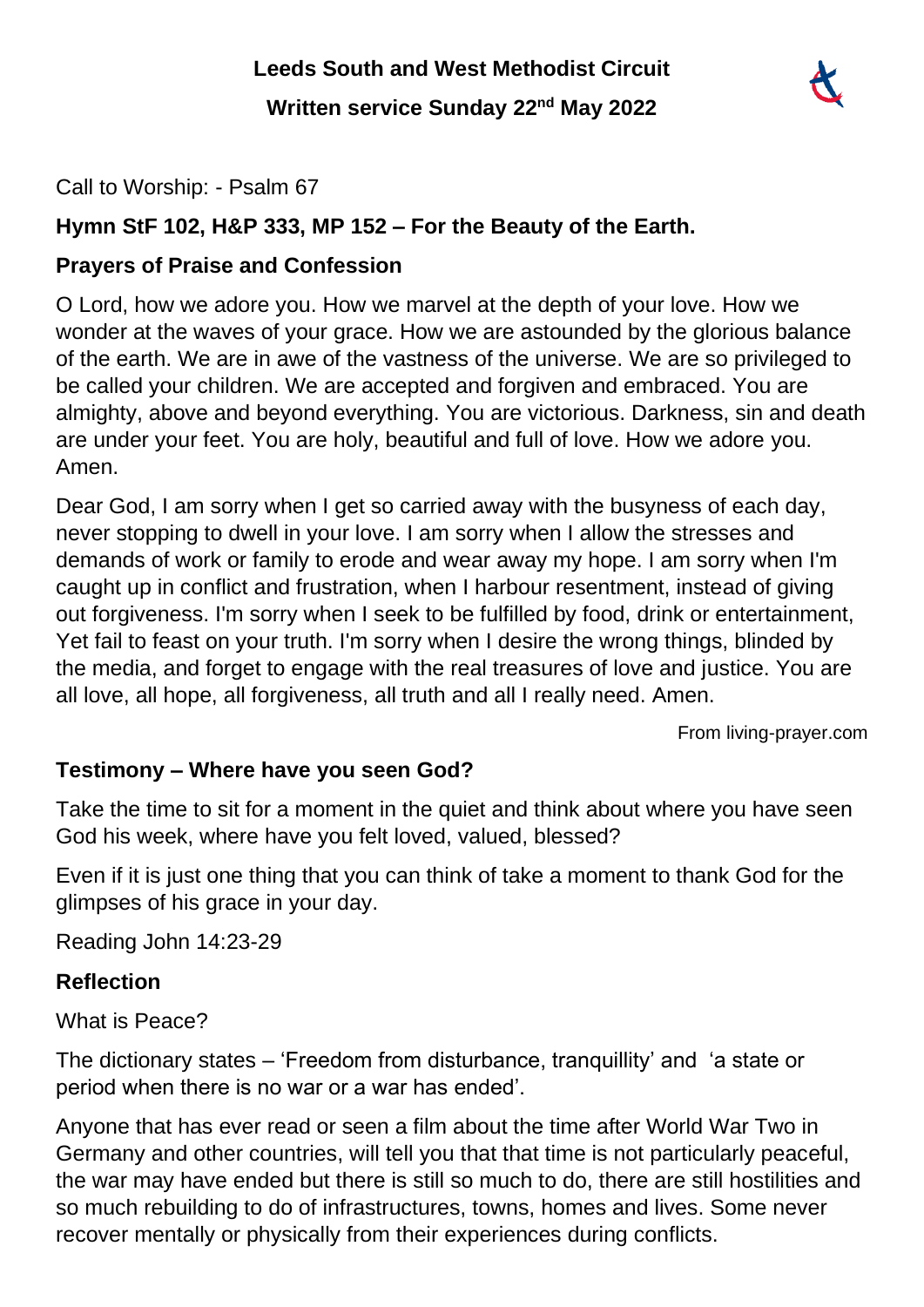It's been forty years since the War for the Falkland Islands, but there are still people today suffering from their injuries and struggling with PTSD. As a veteran myself I served in the Falklands twice once in 2005 and again in 2009. The scars of that conflict are still visible on the Islands and in the Psyche of the Islanders, there is still a fear of invasion, and occupation. I don't know if anyone who has experienced conflict of any sort can truly say that they now have peace and tranquillity.

It is believed that of all the homeless people on the streets of the UK over six thousand are ex service personnel, for many the peace documents may have been signed, the medals presented and the politicians have moved on to some other cause, but for those who are ex-servicemen and women and especially the six thousand who are homeless the war is not over, some will never know peace.

In our reading today Jesus talks of peace, Verse 27 says 'Peace I leave with you, My peace I give to you.' Jesus then adds 'I do not give to you as the world gives'.

What is the peace that Jesus gives us? When we look at the Greek translation we see that the Greek word for Peace is 'Eirene' it is where we get the name 'Irene' from. So if you are called Irene, your name means 'Peace' in Greek.

The Greek word means to be at one, peace, quiet, at rest. But deeper than that it literally means 'wholeness, when all essential parts are joined together – God's gift of wholeness.

So to know peace is to be made fully whole by God through Jesus Christ, as Jesus says in verse 23 'Those who love me will keep my word, and my Father will love them, and we will come to them and make our home with them. When we love and serve people as Jesus did and follow his teachings, then God and Jesus make their home in us, we are home together, fully whole with God through Jesus Christ, all the essential parts are joined together, and we will know true peace, the peace described as passing all understanding. The world cannot bring us true peace, because it cannot make us truly whole, only God can do that through Jesus our saviour.

That is why when the hostilities ease, and the bombs stop falling, when the accord has been signed and sanctions lifted, when rifles are cleaned and locked away, uniforms are packed and boots put back in their box. We still won't know true peace, because we still won't be whole. St Augustine says we have a God shaped hole in each of us and nothing else can fill it, 'We were made for you O Lord, and our hearts are restless until they rest in you'.

Peace, the whole peace that each of us needs, can only come from the indwelling of God through Jesus Christ. When all the essential parts are joined together we will truly know peace.

We give thanks to you Lord God for peace, and we pray that we may know true peace in our lifetimes, Amen.